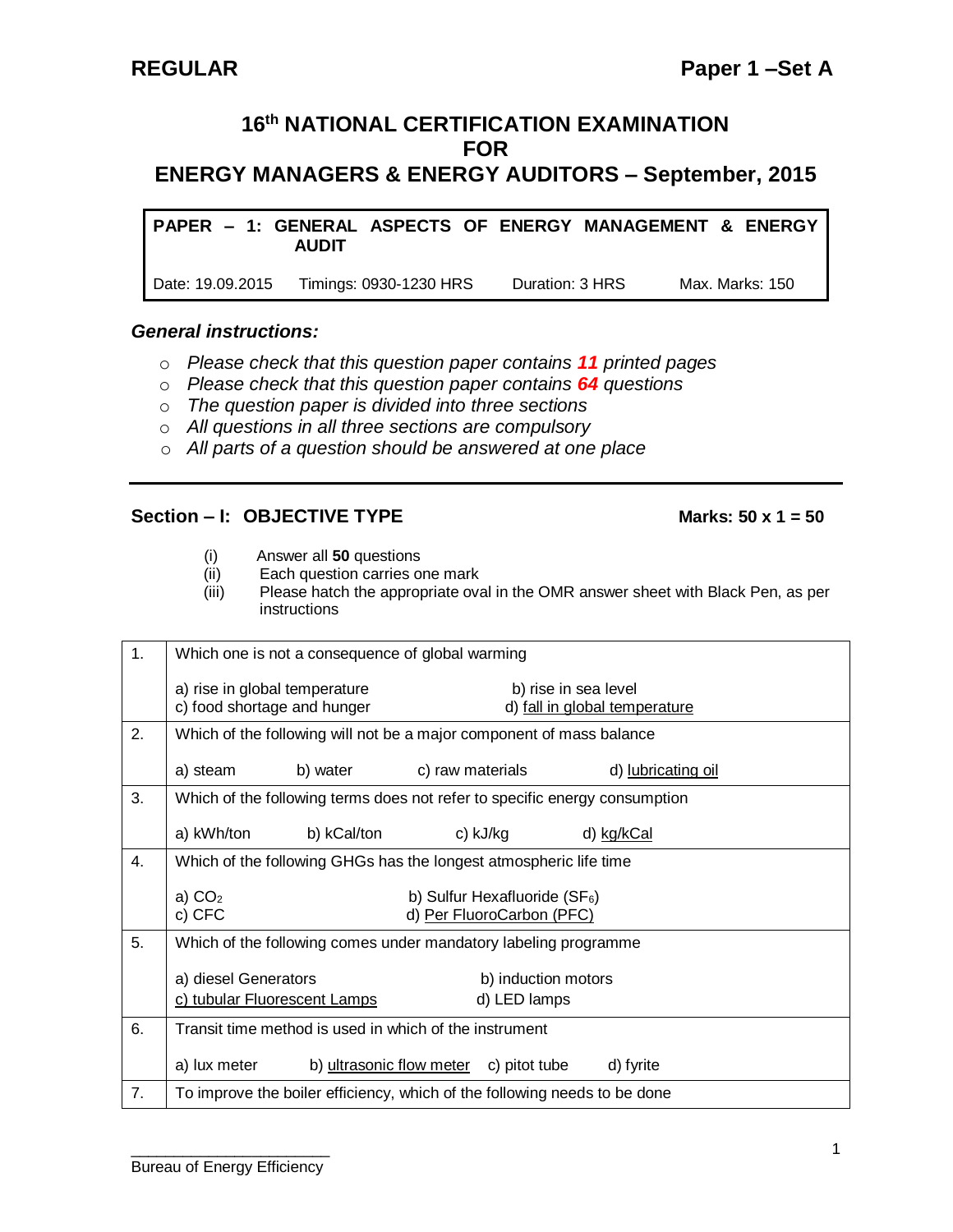j.

|     | a) maximize $O2$ in flue gas<br>b) maximize $CO2$ in flue gas<br>c) minimize $CO2$ in flue gas<br>d) maximize CO in flue gas                                                                              |  |  |  |  |
|-----|-----------------------------------------------------------------------------------------------------------------------------------------------------------------------------------------------------------|--|--|--|--|
| 8.  | The simplest technique for scheduling of tasks and tracking the progress of energy management<br>projects is called                                                                                       |  |  |  |  |
|     | c) PERT<br>a) Gantt chart<br>b) CPM<br>d) WBS                                                                                                                                                             |  |  |  |  |
| 9.  | The ratio of wind power in the wind actually converted into mechanical power and the power<br>available in the wind is about                                                                              |  |  |  |  |
|     | a) 75%<br>d) 44%<br>e)10%<br>b) 59%                                                                                                                                                                       |  |  |  |  |
| 10. | The quantity of heat required to raise the temperature of 1 kg of water by 1 $\mathrm{^{\circ}C}$ is termed as                                                                                            |  |  |  |  |
|     | a) latent heat<br>b) one kilojoule<br>c) one kilo calorie<br>d) none of the above                                                                                                                         |  |  |  |  |
| 11. | The present value of Rs. 1,000 in 10 years' time at an interest rate of 10% is                                                                                                                            |  |  |  |  |
|     | a) Rs. 2,594<br>c) Rs. 349<br>b) Rs. 386<br>d) Rs. 10,000                                                                                                                                                 |  |  |  |  |
| 12. | The number of moles of water contained in 54 kg of water is ------------                                                                                                                                  |  |  |  |  |
|     | $c)$ 4<br>$d$ ) 5<br>a) 2<br>b) $3$                                                                                                                                                                       |  |  |  |  |
| 13. | The monthly electricity bill for a plant is Rs. 100 lakhs which accounts for 45% of the total<br>monthly energy bill. How much is the plant's monthly energy bill                                         |  |  |  |  |
|     | a) Rs 222.22 lakhs<br>b) Rs 45 lakhs<br>c) Rs 138 lakhs<br>d) None of above                                                                                                                               |  |  |  |  |
| 14. | The major share of energy loss in a thermal power plant is in the                                                                                                                                         |  |  |  |  |
|     | a) generator<br>b) boiler<br>c) condenser<br>d) turbine                                                                                                                                                   |  |  |  |  |
| 15. | The ISO standard for Energy Management System is                                                                                                                                                          |  |  |  |  |
|     | a) ISO 9001<br>b) ISO 50001<br>c) ISO 140001<br>d) None of the above                                                                                                                                      |  |  |  |  |
| 16. | The indicator of energy performance in a thermal power plant is                                                                                                                                           |  |  |  |  |
|     | a) heat rate (kCal/kWh)<br>b) % aux. power consumption<br>c) specific coal consumption<br>d) all the above                                                                                                |  |  |  |  |
| 17. | The fixed energy consumption for the company is 1,000 kWh. The slope in the energy $-$<br>production chart is found to be 0.3. Find out the actual energy consumption if the production is<br>80,000 Tons |  |  |  |  |
|     | b) 24,000<br>c) $26,000$<br>d) 23,000<br>a) 25,000                                                                                                                                                        |  |  |  |  |
| 18. | The cost of replacement of inefficient compressor with an energy efficient compressor in a plant<br>was Rs 50 lakhs. The net annual cash flow is Rs 12.5 lakhs. The return on investment is               |  |  |  |  |
|     | a) 15%<br>b) 20%<br>c) 25%<br>d) 19.35%                                                                                                                                                                   |  |  |  |  |
| 19. | The contractor provides the financing and is paid an agreed fraction of actual savings achieved.<br>This payment is used to pay down the debt costs of equipment and/or services. This is known as        |  |  |  |  |
|     | a)traditional<br>b)<br>extended<br>technical<br>guarantee/service<br>contract<br>c) performance contract<br>d) shared savings performance contract                                                        |  |  |  |  |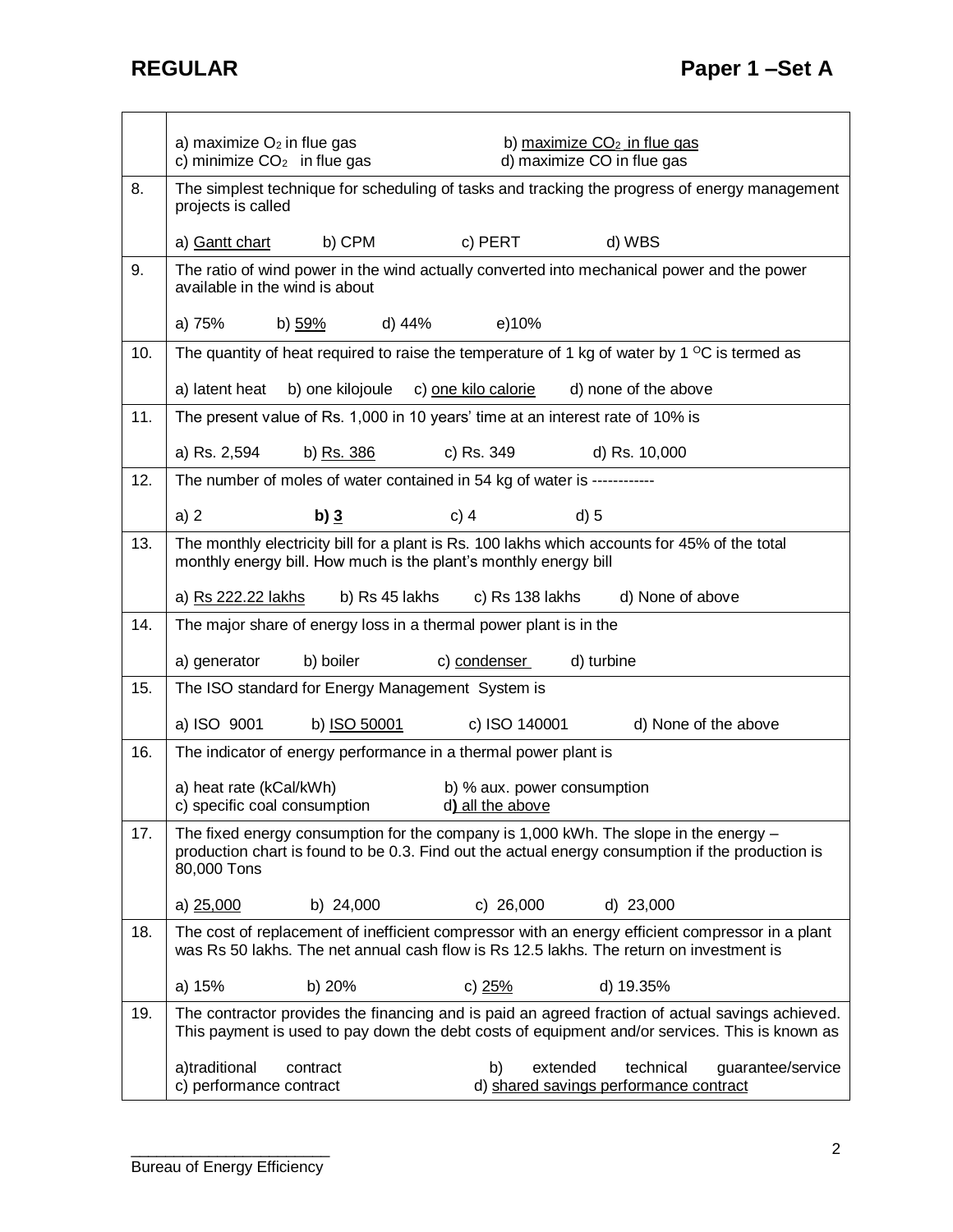| 20. | PERT/CPM provides which of the following benefits                                                                                                                                                                                                 |  |  |  |  |
|-----|---------------------------------------------------------------------------------------------------------------------------------------------------------------------------------------------------------------------------------------------------|--|--|--|--|
|     | a) predicts the time required to complete the project<br>b) shows activities which are critical to maintaining the schedule<br>c) graphical view of the project<br>d) all the above                                                               |  |  |  |  |
| 21. | Input fuel of fuel cell                                                                                                                                                                                                                           |  |  |  |  |
|     | a) petrol<br>b) hydrogen c) nitrogen<br>d) natural gas                                                                                                                                                                                            |  |  |  |  |
| 22. | In India power sectors consumes about______% of the coal produced                                                                                                                                                                                 |  |  |  |  |
|     | d) 90%<br>b) 50% c) 25%<br><u>a) 75%</u>                                                                                                                                                                                                          |  |  |  |  |
| 23. | In an industry the average electricity consumption is 5.8 lakhs kWh for the period, the average<br>production is 50,000 tons with a specific electricity of 11 kWh/ton for the same period. The fixed<br>electricity consumption for the plant is |  |  |  |  |
|     | a) 58000 kWh<br>c) 80000 kWh<br>d) none of the above<br>b) <u>30000 kWh</u>                                                                                                                                                                       |  |  |  |  |
| 24. | In a drying process, moisture is reduced from 60% to 30%. Initial weight of the material is 200<br>kg. Calculate the weight of the product                                                                                                        |  |  |  |  |
|     | a) 104<br>b) 266.6<br>c) 130<br>d) 114.3                                                                                                                                                                                                          |  |  |  |  |
| 25. | In a DG set, the generator is consuming 400 litres per hour diesel oil. If the specific fuel<br>consumption of this DG set in 0.30 litres/kWh at that load then what is the kVA loading of the set<br>at 0.6 power factor                         |  |  |  |  |
|     | a) 1200 KVA<br>b) 2 <u>222 KVA</u><br>c) 600 KVA<br>d)1600 KVA                                                                                                                                                                                    |  |  |  |  |
| 26. | In a 50 Hz AC cycle, the current reverses directions _________ times per second                                                                                                                                                                   |  |  |  |  |
|     | a) 50 times<br>b) $100$ times<br>c) Two times<br>d) 25 times                                                                                                                                                                                      |  |  |  |  |
| 27. | If we heat the air without changing absolute humidity, % relative humidity will                                                                                                                                                                   |  |  |  |  |
|     | b) decrease<br>c) no Change<br>a) increase<br>d) can't say                                                                                                                                                                                        |  |  |  |  |
| 28. | If the pressure of water is 0.7 $kg/cm2$ then boiling point will be approximately                                                                                                                                                                 |  |  |  |  |
|     | a) 100<br>d) Can't say<br>b) 73<br>c) $114$                                                                                                                                                                                                       |  |  |  |  |
| 29. | If heat rate of power plant is 860 kcal/kWh then the cycle efficiency of power plant will be                                                                                                                                                      |  |  |  |  |
|     | a) 41%<br>b) 55%<br>c) 100%<br>d) 86%                                                                                                                                                                                                             |  |  |  |  |
| 30. | If air consists of 77% by weight of nitrogen and 23% by weight of oxygen, the mean molecular<br>weight of air is                                                                                                                                  |  |  |  |  |
|     | a) 11.9<br>c) 17.7<br>d) insufficient data<br>b) $28.8$                                                                                                                                                                                           |  |  |  |  |
| 31. | How much power generation potential is available in a run of river mini hydropower plant for a<br>flow of 40 liters/second with a head of 24 metres. Assume system efficiency of 60%                                                              |  |  |  |  |
|     | b) 9.4 kW<br>c) 4.0 kW<br>a) 5.6 kW<br>d) 2.8 kW                                                                                                                                                                                                  |  |  |  |  |
| 32. | Fuel cell using methanol as anode and oxygen as cathode is                                                                                                                                                                                        |  |  |  |  |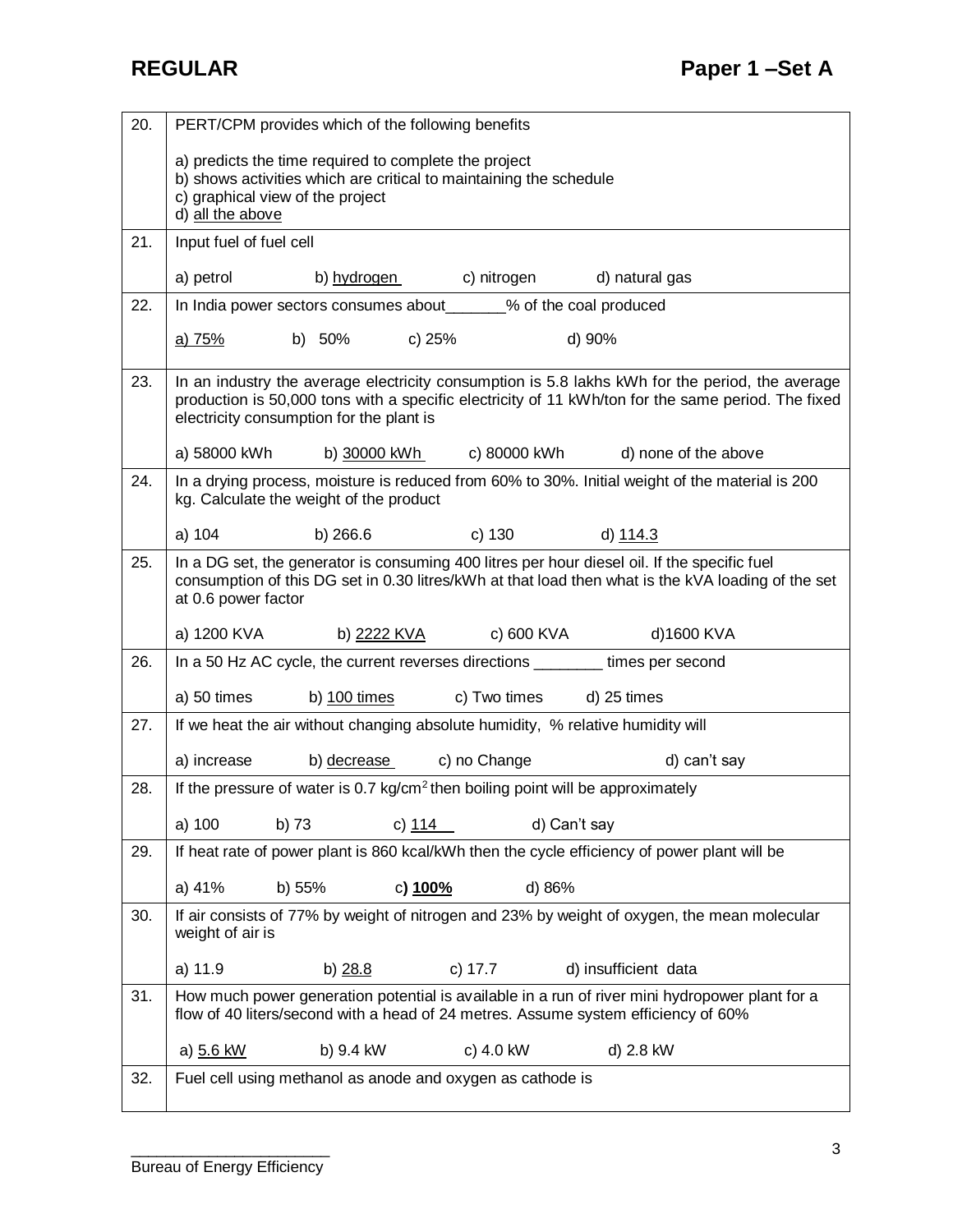|     | proton exchange membrane fuel cell<br>b) phosphoric acid fuel cell<br>a)<br>alkaline fuel cell<br>d) direct methanol fuel cell<br>b)                                                         |
|-----|----------------------------------------------------------------------------------------------------------------------------------------------------------------------------------------------|
| 33. | For expressing the primary energy content of a fuel in tonnes of oil equivalent (toe) which of the<br>following conversion factors is appropriate                                            |
|     | a) toe= $1x10^6$ kcal<br>b) toe=116300 kwh c) toe=41.870 GJ d) all the above                                                                                                                 |
| 34. | For calculating plant energy performance which of the following data is not required                                                                                                         |
|     | a) current year's production<br>b) reference year's production<br>c) reference year energy use<br>d) capacity utilization                                                                    |
| 35. | <b>ESCerts cannot be</b>                                                                                                                                                                     |
|     | a) bought<br>b) sold<br>c) banked for next cycle d) traded directly between DCs                                                                                                              |
| 36. | Energy intensity is the ratio of                                                                                                                                                             |
|     | a) fuel consumption / GDP<br>b) GDP/fuel consumption<br>c) GDP/ energy consumption<br>d) energy consumption / GDP                                                                            |
| 37. | Costs associated with the design, planning, installation and commissioning of a project are                                                                                                  |
|     | a) variable costs<br>b) capital costs<br>c) salvage value<br>d) none of the above                                                                                                            |
| 38. | At standard atmospheric pressure, specific enthalpy of saturated water, having temperature of<br>50 °C will be _________ kcal/kg                                                             |
|     | c) 100<br>a) 1<br>d) Can't say<br>b) 50                                                                                                                                                      |
| 39. | AT & C losses means                                                                                                                                                                          |
|     | a) administration transmission and commercial                                                                                                                                                |
|     | b) aggregate technical and commercial<br>c) average technical and commercial                                                                                                                 |
|     | d) none of the above                                                                                                                                                                         |
| 40. | As per primary commercial energy consumption mix in India, the fuel dominating the energy<br>production mix in India is                                                                      |
|     | a) natural gas<br>c) coal<br>b) oil<br>d) nuclear energy                                                                                                                                     |
|     | An oil-fired boiler operates at an excess air of 6 %. If the stoichiometric air fuel ratio is 14 then<br>for an oil consumption of 100 kg per hour, the flue gas liberated in kg/hr would be |
| 41. |                                                                                                                                                                                              |
|     |                                                                                                                                                                                              |
|     | a)1484<br>b) 1584<br>c) 106<br>d) 114                                                                                                                                                        |
| 42. | An activity has an optimistic time of 15 days, a most likely time of 18 days and a pessimistic time<br>of 27 days. What is the expected time                                                 |
|     | a) 60 days<br>$b)$ 20 days<br>d) 18 days<br>$c)$ 19 days                                                                                                                                     |
| 43. | Among which of the following fuels, the difference between the GCV and NCV is maximum                                                                                                        |
|     | b) furnace Oil<br>d) rice husk<br>a) coal<br>c) natural gas                                                                                                                                  |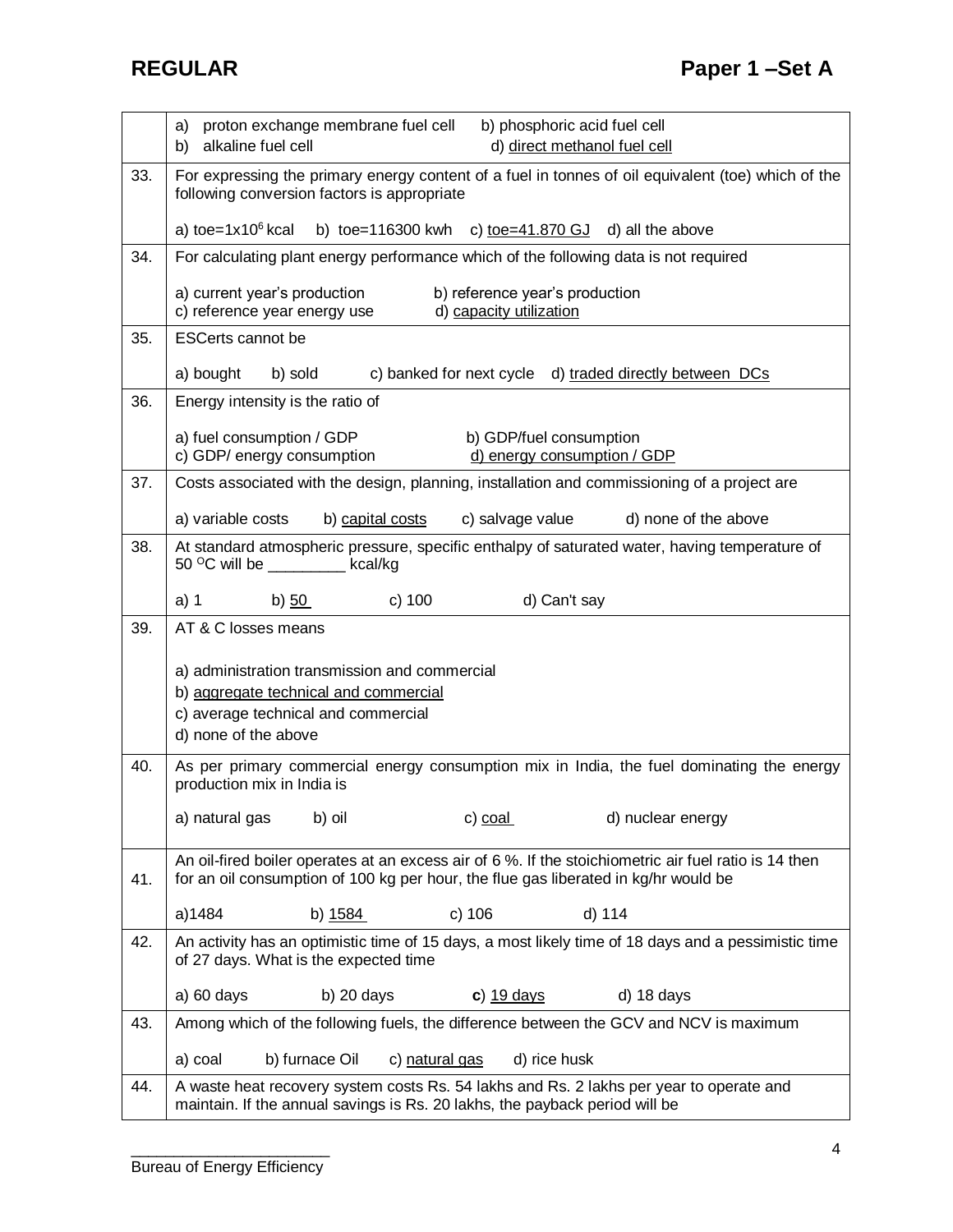|     | a) 8 years           |                                                                                                            | b) 2.7 years c) $\frac{3 \text{ years}}{2 \text{ years}}$ | d) 10 years |                                                                                                                                                                                                               |
|-----|----------------------|------------------------------------------------------------------------------------------------------------|-----------------------------------------------------------|-------------|---------------------------------------------------------------------------------------------------------------------------------------------------------------------------------------------------------------|
| 45. |                      | 80% and the losses will be                                                                                 |                                                           |             | A process requires 10 Kg of fuel with a calorific value of 5000 kcal/kg. The system efficiency is                                                                                                             |
|     |                      | a) 10000 kcal b) 45000 kcal c) 500 kcal d) 2000 kcal                                                       |                                                           |             |                                                                                                                                                                                                               |
| 46. | be                   |                                                                                                            |                                                           |             | A centrifugal pump draws 12 $m^3$ /hr. Due to leakages from the body of the pump a continuous<br>flow of $2 \text{ m}^3$ /hr is lost. The efficiency of the pump is 55%. The flow at the discharge side would |
|     |                      | a) 12 m <sup>3</sup> /hr b) <u>10 m<sup>3</sup>/hr</u> c) 5.5 m <sup>3</sup> /hr d) 6.6 m <sup>3</sup> /hr |                                                           |             |                                                                                                                                                                                                               |
| 47. |                      | $PF = 0.8$ ). What is the energy consumption per day                                                       |                                                           |             | A 400W lamp was switched on for 10 hours per day. The supply volt is 230V (current= 2 amps &                                                                                                                  |
|     | a) 3.68 kWh          |                                                                                                            | b) 6.37 kWh c) 0.37 kWh d) 4.0 kWh                        |             |                                                                                                                                                                                                               |
| 48. | the mixture would be |                                                                                                            |                                                           |             | 20 $m3$ of water is mixed with 30 $m3$ of another liquid with a specific gravity of 0.9. The volume of                                                                                                        |
|     | a) 47 $m3$           | b) 48 m <sup>3</sup> c) $\frac{50 \text{ m}^3}{2}$ d) 53 m <sup>3</sup>                                    |                                                           |             |                                                                                                                                                                                                               |
| 49. |                      |                                                                                                            |                                                           |             | 100 tons of coal with a GCV of 4200 kcal/kg can be expressed in 'tonnes of oil equivalent' as                                                                                                                 |
|     | a) <u>42</u>         | b) 50                                                                                                      | c) 420<br>d) 125                                          |             |                                                                                                                                                                                                               |
| 50. |                      | evaporated during complete combustion of 1 kg of wood                                                      |                                                           |             | 1 kg of wood contains 15% moisture and 7% hydrogen by weight. How much water is                                                                                                                               |
|     | a) 0.78 kg           | b) 220 grams                                                                                               |                                                           | c) 0.15 kg  | d) 0.63 kg                                                                                                                                                                                                    |

*…….……. End of Section – I ………..….*

# **Section – II: SHORT DESCRIPTIVE QUESTIONS Marks: 8 x 5 = 40**

- (i) Answer all **Eight** questions
- (ii) Each question carries **Five** marks

| $S-1$ | A gas fired water heater heats water flowing at a rate of 20 litres per minute from $25^{\circ}$ C to<br>85°C. If the GCV of the gas is 9200 kcal/kg, what is the rate of combustion of gas in<br>kg/min (assume efficiency of water heater as 82%) |                                             |  |  |  |
|-------|-----------------------------------------------------------------------------------------------------------------------------------------------------------------------------------------------------------------------------------------------------|---------------------------------------------|--|--|--|
|       | Solution:                                                                                                                                                                                                                                           |                                             |  |  |  |
|       | Volume of water heated                                                                                                                                                                                                                              | $= 20$ liters/min                           |  |  |  |
|       | Mass of water heated                                                                                                                                                                                                                                | $= 20$ Kg/min                               |  |  |  |
|       | Heat supplied by gas * efficiency                                                                                                                                                                                                                   | $=$ Heat required by water. $\ldots$ 1 mark |  |  |  |
|       | Mass of gas Kg/min * 9200 * 0.82 = 20 Kg/min * 1 kcal/Kg/°C)* (85-25)°C                                                                                                                                                                             |                                             |  |  |  |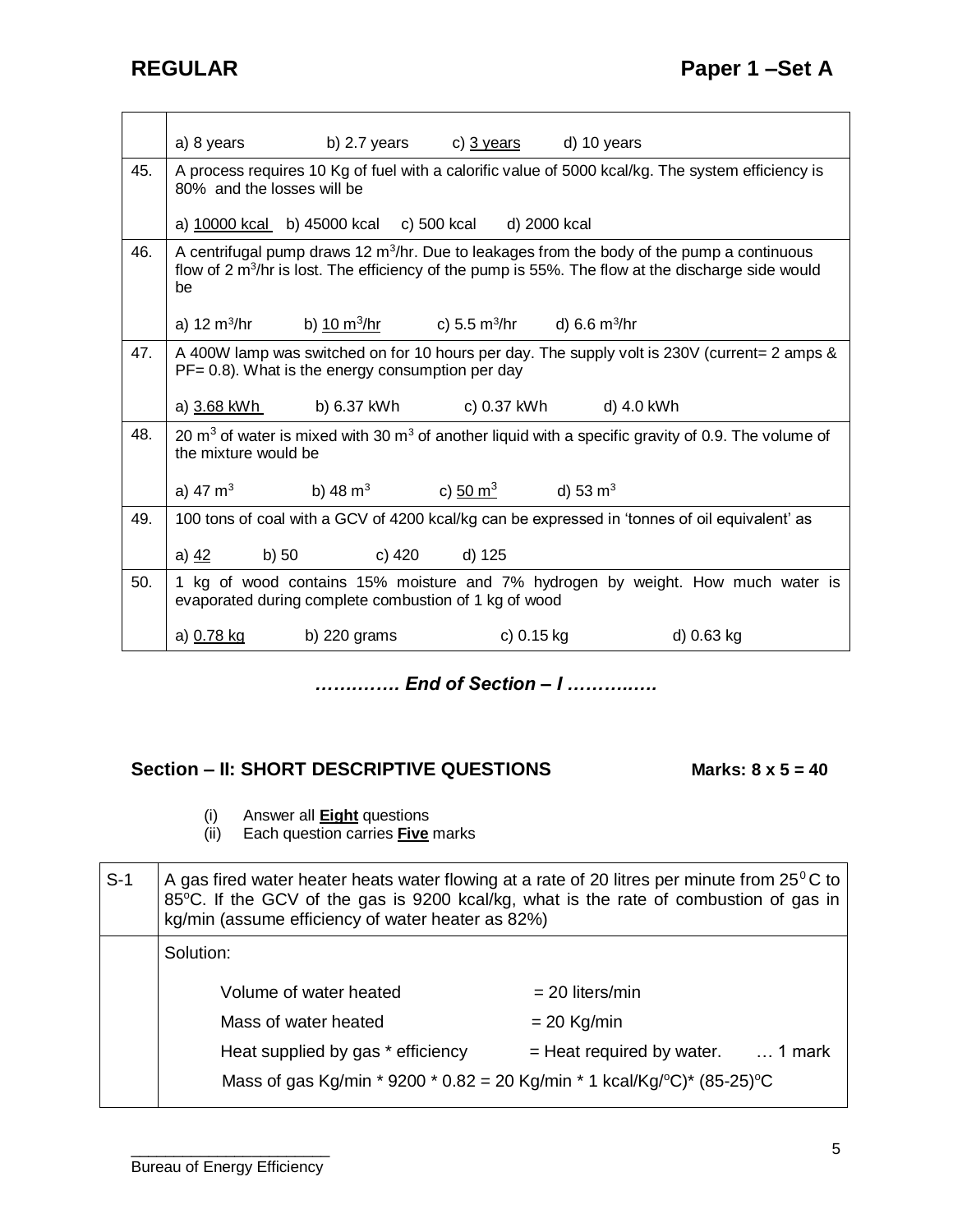|       |                                                                                                                                                                                                                                                                                                                                                                                      |                                                                                                                                                   |                          | $\dots$ 1 mark                          |  |
|-------|--------------------------------------------------------------------------------------------------------------------------------------------------------------------------------------------------------------------------------------------------------------------------------------------------------------------------------------------------------------------------------------|---------------------------------------------------------------------------------------------------------------------------------------------------|--------------------------|-----------------------------------------|--|
|       | Mass of gas Kg/min                                                                                                                                                                                                                                                                                                                                                                   |                                                                                                                                                   | $=(20*1*60)/(9200*0.82)$ |                                         |  |
|       |                                                                                                                                                                                                                                                                                                                                                                                      |                                                                                                                                                   | $= 0.159$ Kg/ min.       |                                         |  |
|       |                                                                                                                                                                                                                                                                                                                                                                                      |                                                                                                                                                   |                          | 3 marks                                 |  |
|       |                                                                                                                                                                                                                                                                                                                                                                                      |                                                                                                                                                   |                          |                                         |  |
| $S-2$ | data. The discount rate is 12%.                                                                                                                                                                                                                                                                                                                                                      | Calculate the net present value over a period of 3 years for a project with the following                                                         |                          |                                         |  |
|       | Year                                                                                                                                                                                                                                                                                                                                                                                 | Investment (Rs)                                                                                                                                   | Savings (Rs)             |                                         |  |
|       | 0                                                                                                                                                                                                                                                                                                                                                                                    | 75,000                                                                                                                                            |                          |                                         |  |
|       | 1                                                                                                                                                                                                                                                                                                                                                                                    |                                                                                                                                                   | 25,000                   |                                         |  |
|       | $\overline{2}$                                                                                                                                                                                                                                                                                                                                                                       |                                                                                                                                                   | 75,000                   |                                         |  |
|       | 3                                                                                                                                                                                                                                                                                                                                                                                    | 50,000                                                                                                                                            | 75,000                   |                                         |  |
|       | $\overline{4}$                                                                                                                                                                                                                                                                                                                                                                       |                                                                                                                                                   | 35,000                   |                                         |  |
|       | Ans:<br><b>NPV</b><br>24,904 Rs.                                                                                                                                                                                                                                                                                                                                                     | $=$ - 75,000 + 25,000/(1+0.12) + 75,000/(1+0.12) <sup>2</sup> + (75,000 - 50,000)/(1+0.12) <sup>3</sup><br>$= -75,000 + 22,321 + 59,789 + 17,794$ |                          | 3 marks<br>2 marks<br><b>The County</b> |  |
| $S-3$ | In a process plant, an evaporator concentrates a liquor containing solids of 6% by w/w<br>(weight by weight) to produce an output containing 30% solids w/w. calculate the<br>evaporation of water per 500 kgs of feed to the evaporator.                                                                                                                                            |                                                                                                                                                   |                          |                                         |  |
|       | Solution:<br>Inlet solid contents = $6\%$<br>Output solid contents = 30%<br>$\text{Feed} = 500 \text{ kgs}$<br>Inlet solid content in kg in feed = $500 \times 0.06 = 30$ kg<br>…… 1 mark<br>Outlet solid content in $kg = 30$ kg<br>1 mark<br>Quantity of water evaporated = $[500 - \{(30 / 30) \times 100\}] = 400$ kg.                                                           |                                                                                                                                                   |                          |                                         |  |
|       |                                                                                                                                                                                                                                                                                                                                                                                      |                                                                                                                                                   |                          | 3 marks                                 |  |
| $S-4$ |                                                                                                                                                                                                                                                                                                                                                                                      | List down at least five schemes of BEE under the Energy Conservation Act - 2001                                                                   |                          |                                         |  |
|       | Ans:<br>Schemes of BEE under the Energy Conservation Act - 2001 are as follows:<br>Energy conservation building codes (ECBC)<br>Standards and labeling (S&L)<br>٠<br>Demand side management (DSM)<br>Bachat Lamp Yojana (BLY)<br>Promoting energy efficiency in small and medium enterprises (SME's)<br>Designated consumers<br>Certification of energy auditors and energy managers |                                                                                                                                                   |                          |                                         |  |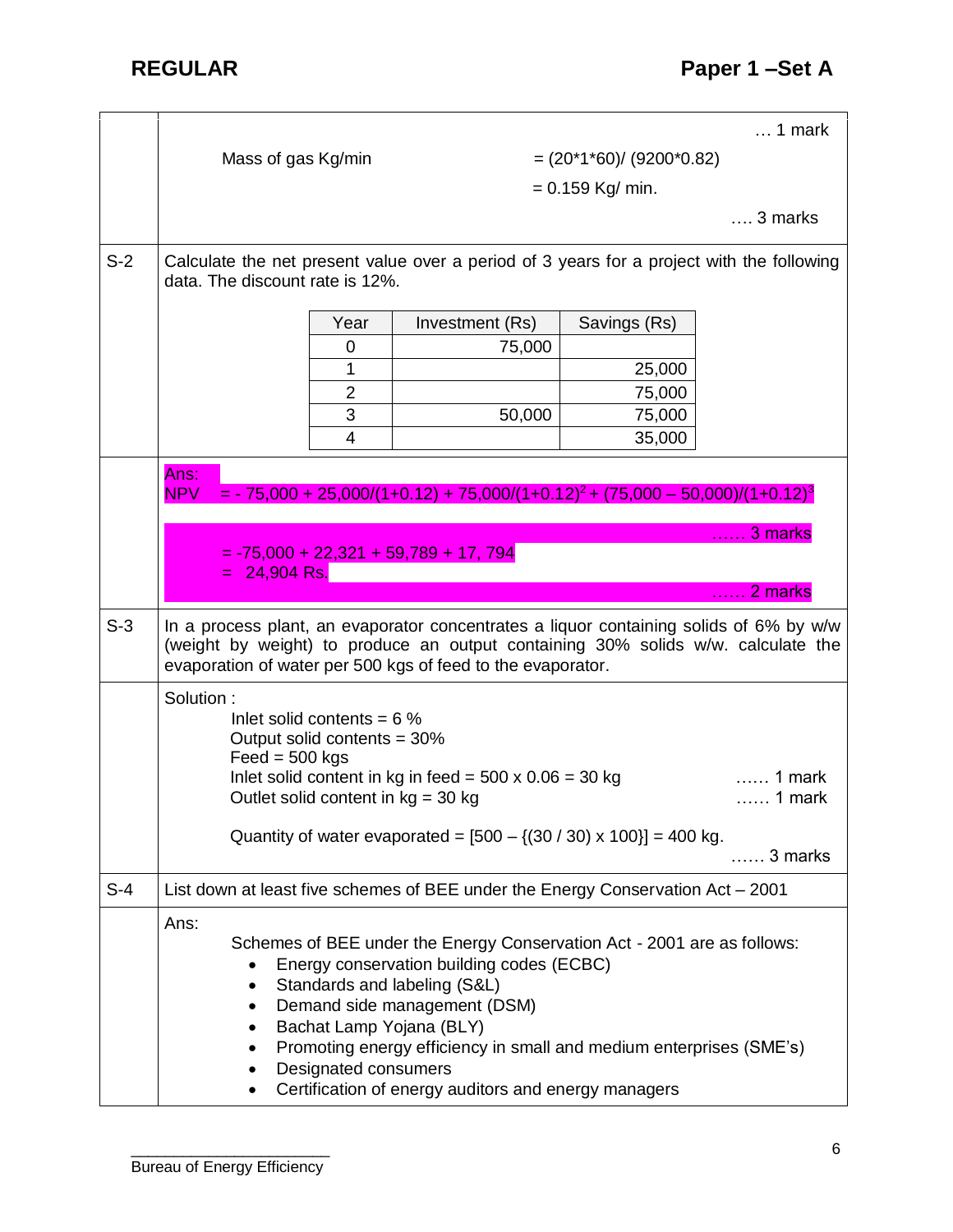|         |                                                                                                                                                 | (5 marks for any of the above five schemes)                                                                                                                                                                                                                                                                                                                                                                                                                                                                                                                                                                                                                                                                                          |  |  |  |
|---------|-------------------------------------------------------------------------------------------------------------------------------------------------|--------------------------------------------------------------------------------------------------------------------------------------------------------------------------------------------------------------------------------------------------------------------------------------------------------------------------------------------------------------------------------------------------------------------------------------------------------------------------------------------------------------------------------------------------------------------------------------------------------------------------------------------------------------------------------------------------------------------------------------|--|--|--|
| $S-5$   | What parameters are measured with the following instruments?                                                                                    |                                                                                                                                                                                                                                                                                                                                                                                                                                                                                                                                                                                                                                                                                                                                      |  |  |  |
|         | Pitot tube<br>a)<br>b)<br>c)<br><b>Fyrite</b><br>d)<br>e)                                                                                       | Stroboscope<br>Psychrometer<br>Anemometer                                                                                                                                                                                                                                                                                                                                                                                                                                                                                                                                                                                                                                                                                            |  |  |  |
|         | Ans:                                                                                                                                            |                                                                                                                                                                                                                                                                                                                                                                                                                                                                                                                                                                                                                                                                                                                                      |  |  |  |
|         | a. Pitot tube<br>b. Stroboscope<br>Fyrite<br>C.<br>d. Psychrometer<br>e. Anemometer                                                             | Static, Dynamic and Total Pressure of Gas<br>Speed, RPM<br>$CO2$ % or $O2$ %<br>Dry Bulb Temperature and Wet Bulb Temperature<br>Air or wind velocity<br>$\ldots$ (1 mark each)                                                                                                                                                                                                                                                                                                                                                                                                                                                                                                                                                      |  |  |  |
| $S-6$   |                                                                                                                                                 | What are ESCerts and explain the basis for their issue and trading under PAT scheme?                                                                                                                                                                                                                                                                                                                                                                                                                                                                                                                                                                                                                                                 |  |  |  |
|         | which they have been issued.                                                                                                                    | PAT scheme provides the option for industries who achieve superior savings to receive<br>energy savings certificates for this excess savings, and to trade the additional certified<br>energy savings certificates with other designated consumers (energy intensive<br>industries notified as Designated Consumers under the Energy Conservation Act<br>and included under PAT Scheme) who can utilize these certificates to comply with<br>their specific energy consumption reduction targets.<br>Energy Savings Certificates<br>(ESCerts) so issued will be tradable at Power Exchanges. The scheme also allows<br>units which gain ESCerts to bank them for the next cycle of PAT, following the cycle in<br>$\ldots$ (5 marks) |  |  |  |
| $S - 7$ | kJ/(kMol x K)                                                                                                                                   | Pressure of a nitrogen gas supplied to an oil tank for purging is measured as 100 mm of<br>water gauge when barometer reads 756 mm of mercury. Determine the volume of 1.5 kg<br>of this gas if it's temperature is 25 °C. Specific gravity of mercury: 13.6. Take R = 8.3143                                                                                                                                                                                                                                                                                                                                                                                                                                                        |  |  |  |
|         | Ans:                                                                                                                                            | Nitrogen pressure = 100 mm of Water Gauge = $100 / 13.6 = 7.353$ mm of Hg<br>$(0.5 \text{ mark})$                                                                                                                                                                                                                                                                                                                                                                                                                                                                                                                                                                                                                                    |  |  |  |
|         |                                                                                                                                                 | Absolute Temperature, $T = 25 + 273 = 298$ K,                                                                                                                                                                                                                                                                                                                                                                                                                                                                                                                                                                                                                                                                                        |  |  |  |
|         |                                                                                                                                                 | Mass = $1.5$ kg & Barometric pressure = $756$ mm of Hg.                                                                                                                                                                                                                                                                                                                                                                                                                                                                                                                                                                                                                                                                              |  |  |  |
|         |                                                                                                                                                 | Absolute pressure = $756 + 7.353 = 763.353$ mm of Hg<br>$(0.5 \text{ mark})$                                                                                                                                                                                                                                                                                                                                                                                                                                                                                                                                                                                                                                                         |  |  |  |
|         | = Density, $(kg/m^3)$ x Gravity, g $(m/s^2)$ x Mtr of Liquid, h (Mtr) / 1000<br>Pressure, P<br>$=$ (13,600 x 9.81 x 0.763)/1000<br>= 101.79 kPa |                                                                                                                                                                                                                                                                                                                                                                                                                                                                                                                                                                                                                                                                                                                                      |  |  |  |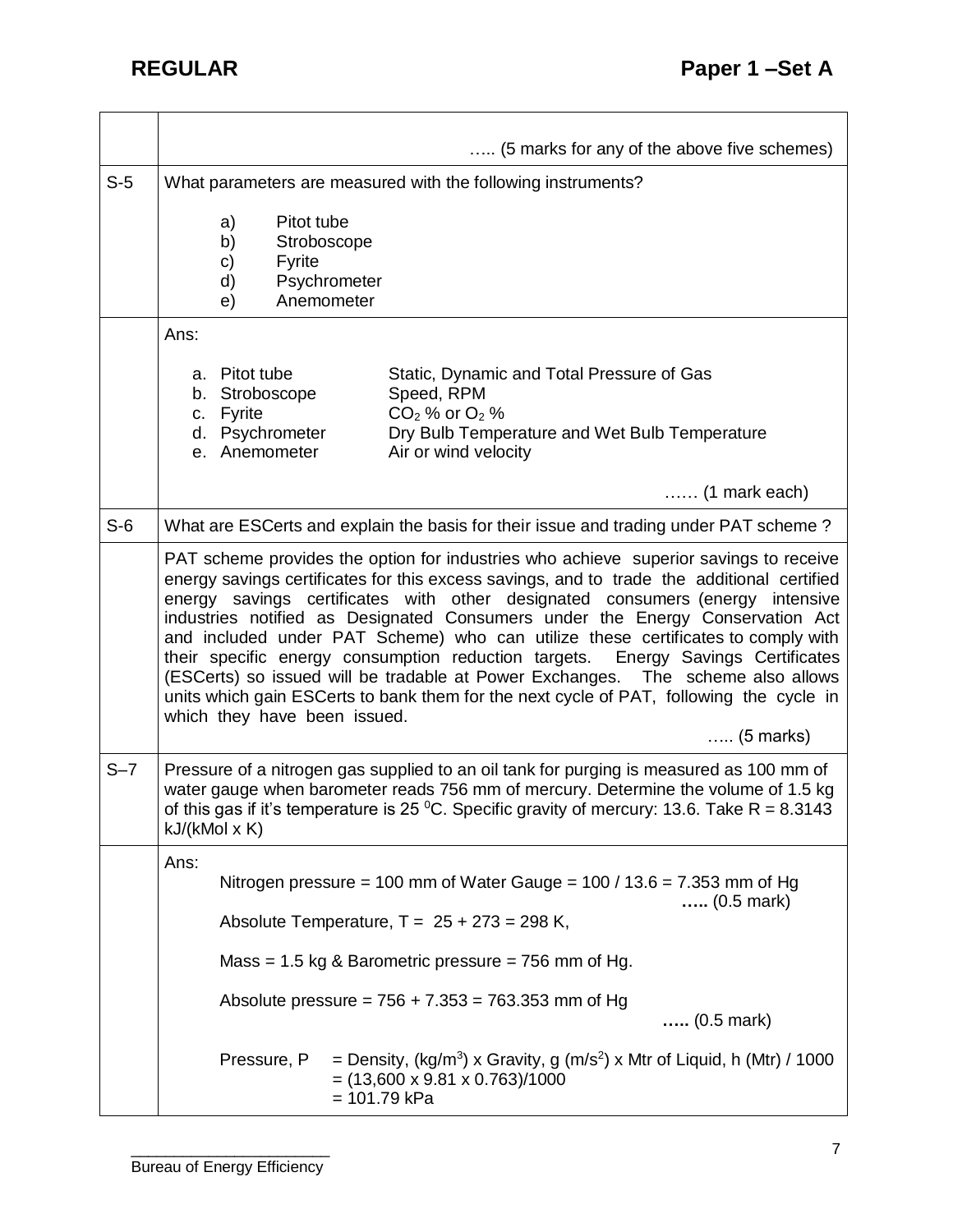|         | $(1.5 \text{ marks})$<br>Molar mass of Nitrogen $=$ 28 kg/kMol.                                                                                                                                        |
|---------|--------------------------------------------------------------------------------------------------------------------------------------------------------------------------------------------------------|
|         | Number of kMol, $n =$ Mass / Molar Mass = $1.5/28 = 0.0536$ kMol<br>(1 mark)                                                                                                                           |
|         | Using the ideal gas equation and putting the above values;                                                                                                                                             |
|         | $PV = nRT$<br>$101.79 \times V = 0.0536 \times 8.3143 \times 298$<br>$V = 1.395$ m <sup>3</sup>                                                                                                        |
|         | $(1.5 \text{ marks})$                                                                                                                                                                                  |
| $S - 8$ | Distinguish between designated agency and designated consumer as per energy<br>conservation act 2001                                                                                                   |
|         | Ans:<br>Designated Agency: Designated agency means an agency which coordinates,<br>regulates and enforces of Energy Conservation Act 2001 within a state.<br>$(2.5 \text{ marks})$                     |
|         | Designated Consumer: Designated consumer means any users or class of users<br>of energy in the "energy intensive industries and other establishments" specified<br>in Schedule as designated consumer. |
|         | $(2.5 \text{ marks})$                                                                                                                                                                                  |

*…….……. End of Section – II ………..….*

### **Section – III: LONG DESCRIPTIVE QUESTIONS Marks: 6 x 10 = 60**

- (i) Answer all **Six** questions
- Each question carries **Ten** marks

L - 1 | a) A furnace heating steel ingots is fired with oil having a calorific value of 10,500 kCal/kg and efficiency of 75%. Calculate the oil consumption per hour when the throughput of the furnace is 50 TPH and the temperature of the finished product is 600  $^{\circ}$ C. Take ambient temperature as 30 °C and Specific Heat of Steel as 0.12 kCal/kg °C

b) In Steel industry, different types of gases are generated during steel making process.

Volumetric Flow rate and Calorific Values of each gases are:

| Type of Gas              | Flow $(SM3/hr)$ | CV (kCal/SM <sup>3</sup> ) |
|--------------------------|-----------------|----------------------------|
| Coke Oven Gas            | 75,000          | 4,000                      |
| <b>COREX Gas</b>         | 50,000          | 2,000                      |
| <b>BOF Gas</b>           | 55,000          | 1,500                      |
| <b>Blast Furnace Gas</b> | 80,000          | 700                        |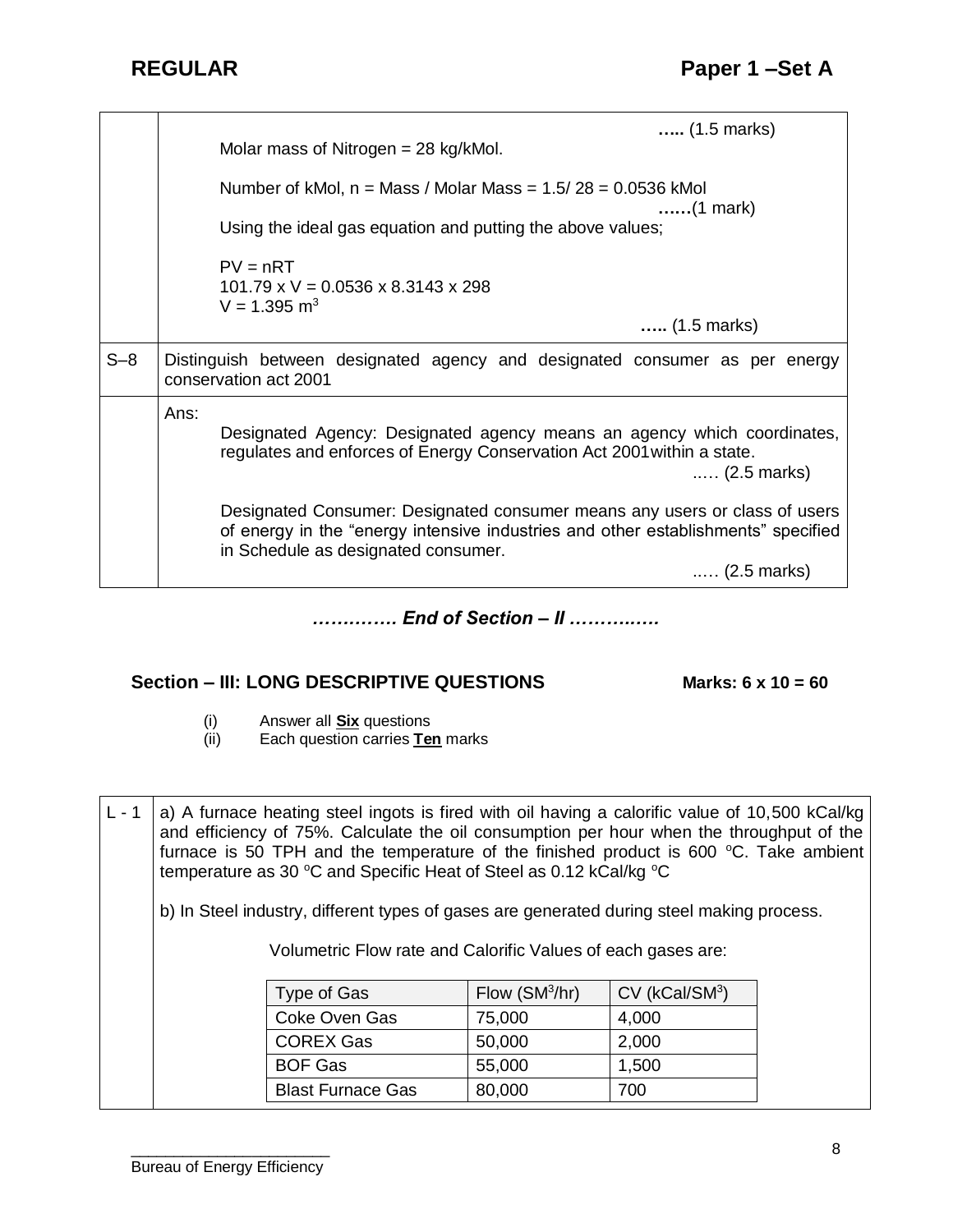|         |            | All these gases are mixed in the gas mixer before combustion. Find out the Calorific<br>Value (in kCal/SM <sup>3</sup> ) of mix gas.                                                                                                                                                                                                                                             |                    |
|---------|------------|----------------------------------------------------------------------------------------------------------------------------------------------------------------------------------------------------------------------------------------------------------------------------------------------------------------------------------------------------------------------------------|--------------------|
|         | Ans:<br>a) | Oil Consumption / hr                                                                                                                                                                                                                                                                                                                                                             |                    |
|         |            | 50 (TPH) x 0.12 (kCal/kg $^{\circ}$ C) x (600 – 30) ( $^{\circ}$ C)                                                                                                                                                                                                                                                                                                              |                    |
|         |            | $=$<br>$0.75$ (%) x 10,500 (kCal/kg)                                                                                                                                                                                                                                                                                                                                             |                    |
|         |            | 0.43 TPH<br>$=$                                                                                                                                                                                                                                                                                                                                                                  |                    |
|         |            |                                                                                                                                                                                                                                                                                                                                                                                  | $(5$ marks)        |
|         | b)         | Total flow of Mix Gas = $75,000 + 50,000 + 55,000 + 80,000 = 2,60,000$ SM <sup>3</sup> /hr                                                                                                                                                                                                                                                                                       | $(1$ mark)         |
|         |            | $CV$ of Mix Gas $=$<br>$[(75,000 \times 4,000) + (50,000 \times 2,000) + (55,000 \times 1,500) + (80,000 \times 700)] / 2,60,000$                                                                                                                                                                                                                                                |                    |
|         |            | $= 2,071$ kCal/SM <sup>3</sup>                                                                                                                                                                                                                                                                                                                                                   | (4 marks)          |
| $L - 2$ |            | A) Briefly explain the following terms with respect to energy management?                                                                                                                                                                                                                                                                                                        |                    |
|         |            | I. Normalizing<br>II. Benchmarking                                                                                                                                                                                                                                                                                                                                               |                    |
|         |            | B) Explain the meaning of Fuel and Energy substitution with examples.                                                                                                                                                                                                                                                                                                            |                    |
|         | Ans:<br>A) | I) Normalizing:                                                                                                                                                                                                                                                                                                                                                                  |                    |
|         |            | The energy use of facilities varies greatly, partly due to factors beyond the<br>energy efficiency of the equipment and operations. These factors may include<br>weather or certain operating characteristics. Normalizing is the process of<br>removing the impact of various factors on energy use so that energy<br>performance of facilities and operations can be compared. |                    |
|         |            | II) Benchmarking:                                                                                                                                                                                                                                                                                                                                                                | $\ldots$ (3 marks) |
|         |            | Comparison of energy performance to peers and competitors to establish a<br>relative understanding of where our performance ranks.                                                                                                                                                                                                                                               |                    |
|         |            |                                                                                                                                                                                                                                                                                                                                                                                  | $\ldots$ (2 marks) |
|         |            | B) Fuel and Energy substitution with examples:                                                                                                                                                                                                                                                                                                                                   |                    |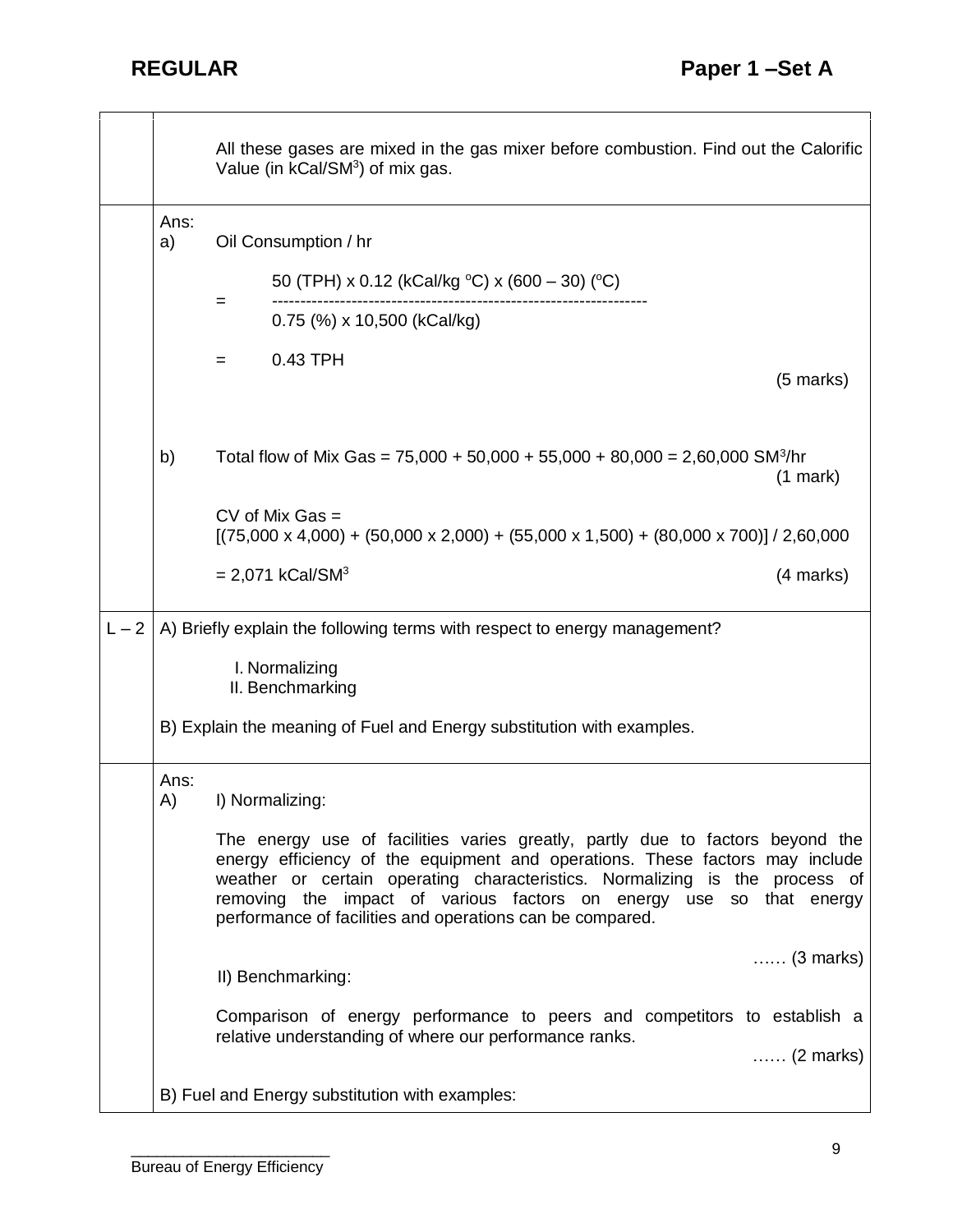┑

|         | Substituting existing fossil fuels/energy with more efficient and / or less cost/less polluting      |          |                  |                         |                                                                                         |
|---------|------------------------------------------------------------------------------------------------------|----------|------------------|-------------------------|-----------------------------------------------------------------------------------------|
|         | fuel.                                                                                                |          |                  |                         | $\ldots$ (1 mark)                                                                       |
|         | Few examples of fuel substitution                                                                    |          |                  |                         |                                                                                         |
|         | П<br>petrochemicals, power and sponge iron industries.                                               |          |                  |                         | Natural gas is increasingly the fuel of choice as fuel and feedstock in the fertilizer, |
|         | Replacement of coal by coconut shells, rice husk etc.<br>٠                                           |          |                  |                         |                                                                                         |
|         | Replacement of LDO by LSHS<br>٠                                                                      |          |                  |                         |                                                                                         |
|         |                                                                                                      |          |                  |                         |                                                                                         |
|         | Few examples of energy substitution                                                                  |          |                  |                         | $\ldots$ (2 marks)                                                                      |
|         | $\checkmark$ Replacement of electric heaters by steam heaters.                                       |          |                  |                         |                                                                                         |
|         | Replacement of steam based hot water by solar systems.<br>✓                                          |          |                  |                         |                                                                                         |
|         |                                                                                                      |          |                  |                         |                                                                                         |
|         |                                                                                                      |          |                  |                         | $\ldots$ (2 marks)                                                                      |
|         |                                                                                                      |          |                  |                         |                                                                                         |
| $L - 3$ | The details of activities for a pump replacement project is given below:                             |          |                  |                         |                                                                                         |
|         | a) Draw a PERT chart<br>b) Find out the duration of the project<br>Identify the critical path.<br>C) |          |                  |                         |                                                                                         |
|         |                                                                                                      | Activity | Immediate        | Time                    |                                                                                         |
|         |                                                                                                      |          | Predecessors     | (days)                  |                                                                                         |
|         |                                                                                                      | A        |                  |                         |                                                                                         |
|         |                                                                                                      | B        | A                | $\overline{\mathbf{c}}$ |                                                                                         |
|         |                                                                                                      | C        | B                | 4                       |                                                                                         |
|         |                                                                                                      | D<br>E   | C<br>$\mathsf C$ | 6                       |                                                                                         |
|         |                                                                                                      | F        | С                | 3<br>5                  |                                                                                         |
|         |                                                                                                      | G        | D.E.F            | 8                       |                                                                                         |
|         |                                                                                                      | Н        | G                | 7                       |                                                                                         |
|         | Ans:                                                                                                 |          |                  |                         |                                                                                         |
|         |                                                                                                      |          |                  |                         |                                                                                         |
|         |                                                                                                      |          |                  |                         |                                                                                         |
|         |                                                                                                      |          |                  |                         |                                                                                         |
|         |                                                                                                      |          |                  |                         |                                                                                         |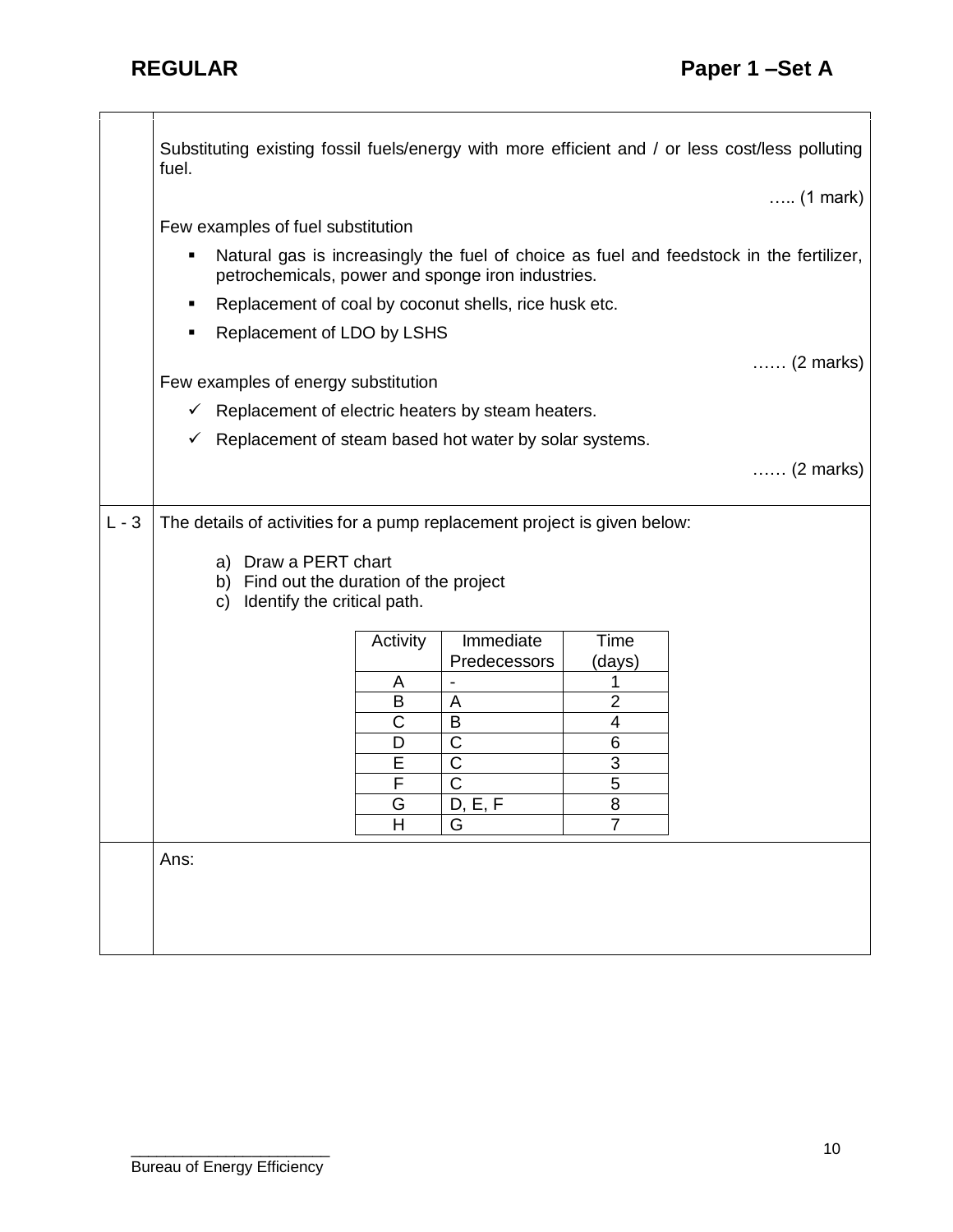|         | E,3<br>D,6<br>G, 8<br>F,5                                                                                                                                                                                                                                                                                                                         |                    |  |  |  |  |  |  |  |  |
|---------|---------------------------------------------------------------------------------------------------------------------------------------------------------------------------------------------------------------------------------------------------------------------------------------------------------------------------------------------------|--------------------|--|--|--|--|--|--|--|--|
|         |                                                                                                                                                                                                                                                                                                                                                   | $\ldots$ (6 marks) |  |  |  |  |  |  |  |  |
|         | Duration = $28$ days                                                                                                                                                                                                                                                                                                                              | $\ldots$ (2 marks) |  |  |  |  |  |  |  |  |
|         | Critical Path: A-B-C-D-G-H                                                                                                                                                                                                                                                                                                                        | $\ldots$ (2 marks) |  |  |  |  |  |  |  |  |
| $L - 4$ | The production capacity of a paper drying machine is 500 TPD and is currently operating at<br>an output of 480 TPD. To find out the steam requirement for drying, the Energy Manager<br>measures the dryness of the paper both at inlet and outlet of the paper<br>machine<br>drying<br>which found to be 60% and 95% respectively.               |                    |  |  |  |  |  |  |  |  |
|         | The steam is supplied at 4 kg/cm <sup>2</sup> , having a latent heat of 510 kCal/kg. The evaporated<br>moisture temperature is around 100 °C having enthalpy of 640 kCal/kg. Plant operates 24<br>hours per day. Assume only latent heat of steam is being used for drying the<br>paper<br>neglect the enthalpy of the moisture in the wet paper. |                    |  |  |  |  |  |  |  |  |
|         | Estimate the quantity of moisture to be evaporated per hr.<br>i)<br>Input steam quantity required for evaporation per hr.<br>ii)                                                                                                                                                                                                                  |                    |  |  |  |  |  |  |  |  |
|         | Ans:<br>Output of the drying machine $=$ 480 TPD with 95% dryness.                                                                                                                                                                                                                                                                                |                    |  |  |  |  |  |  |  |  |
|         | Bone dry mass of paper at the output = $480 \times 0.95 = 456$ TPD                                                                                                                                                                                                                                                                                | $\ldots$ (2 marks) |  |  |  |  |  |  |  |  |
|         | Since the dryness at the inlet is 60%,<br>Total mass of wet paper at the inlet = $(456 \times 100) / 60 = 760$ TPD                                                                                                                                                                                                                                |                    |  |  |  |  |  |  |  |  |
|         | Moisture evaporated per hour = $(760 - 480)/24 = 11.67$ TPH                                                                                                                                                                                                                                                                                       | $(2$ marks)        |  |  |  |  |  |  |  |  |
|         | Mass of Steam, $m = (11.67 \times 640)/510 = 14.6$ TPH                                                                                                                                                                                                                                                                                            | $\ldots$ (3 marks) |  |  |  |  |  |  |  |  |
|         |                                                                                                                                                                                                                                                                                                                                                   | $\ldots$ (3 marks) |  |  |  |  |  |  |  |  |
| $L - 5$ | Use CUSUM technique to develop a table and to calculate energy savings for 8 months<br>period. For calculating total energy saving, average production can be taken as 6,000 MT<br>per month. Refer to field data given in the table below.                                                                                                       |                    |  |  |  |  |  |  |  |  |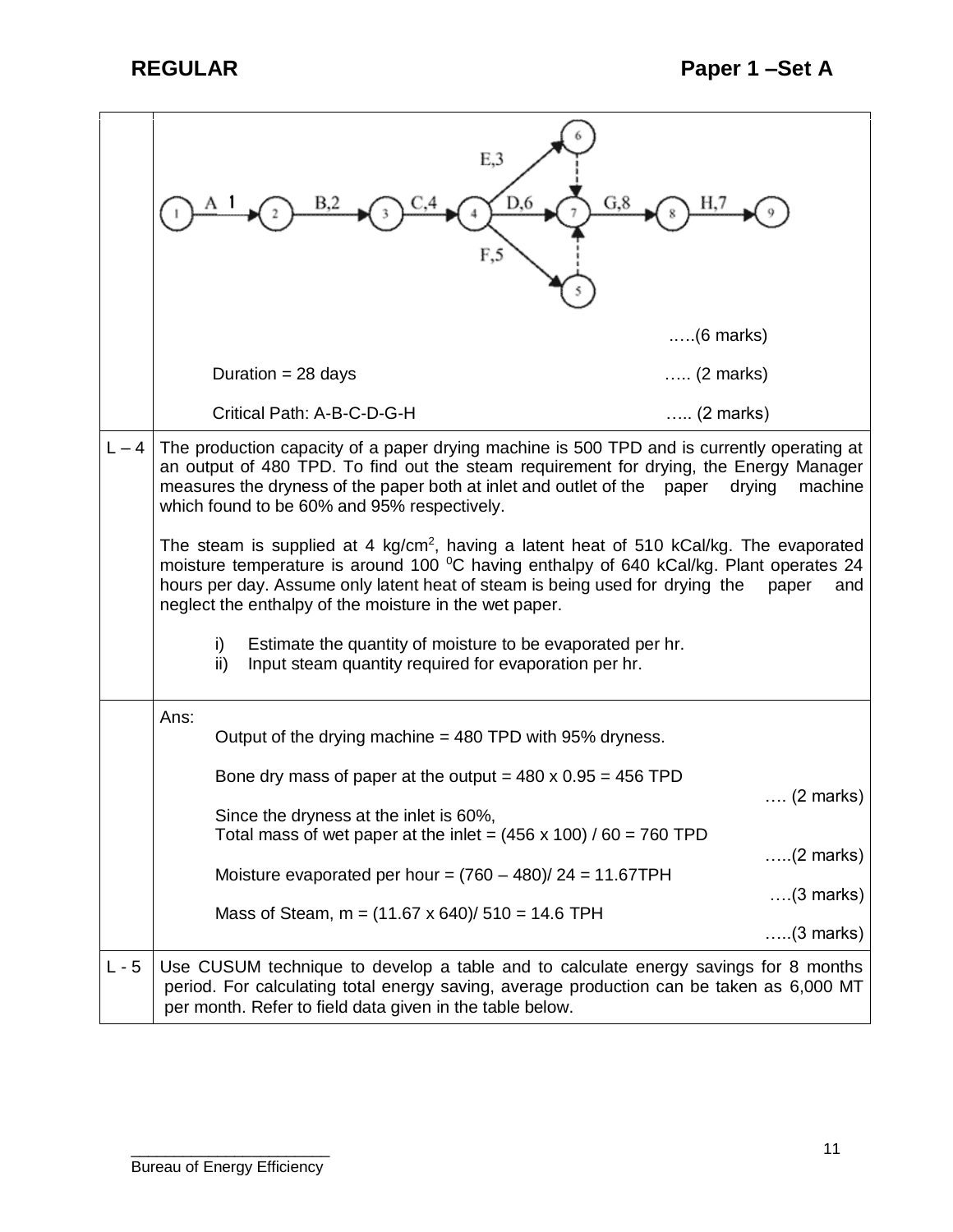|       |                                                                                                                                      |                     | Month |                          | Actual SEC, kWh/MT |                          | Predicted SEC, kWh/MT                    |       |                                 |       |  |
|-------|--------------------------------------------------------------------------------------------------------------------------------------|---------------------|-------|--------------------------|--------------------|--------------------------|------------------------------------------|-------|---------------------------------|-------|--|
|       |                                                                                                                                      |                     |       | May                      |                    | 1311                     |                                          | 1335  |                                 |       |  |
|       |                                                                                                                                      |                     | June  |                          | 1308               |                          | 1335                                     |       |                                 |       |  |
|       |                                                                                                                                      |                     | July  |                          | 1368               |                          | 1335                                     |       |                                 |       |  |
|       |                                                                                                                                      |                     | Aug   |                          | 1334               | 1335                     |                                          |       |                                 |       |  |
|       |                                                                                                                                      |                     | Sept  |                          | 1338               | 1335                     |                                          |       |                                 |       |  |
|       |                                                                                                                                      |                     | Oct   |                          | 1351               |                          | 1335                                     |       |                                 |       |  |
|       |                                                                                                                                      |                     | Nov   |                          | 1335<br>1322       |                          |                                          |       |                                 |       |  |
|       |                                                                                                                                      |                     |       |                          |                    |                          | 1335                                     |       |                                 |       |  |
|       |                                                                                                                                      |                     |       | Dec                      |                    | 1320                     |                                          |       |                                 |       |  |
|       |                                                                                                                                      |                     |       |                          |                    |                          |                                          |       |                                 |       |  |
|       | Ans                                                                                                                                  |                     |       |                          |                    |                          |                                          |       |                                 |       |  |
|       |                                                                                                                                      | Month               |       | Actual<br>SEC,<br>kWh/MT |                    | Predicted SEC,<br>kWh/MT | $Diff = (Act - Pred)$<br>$( -$ = Saving) |       | <b>CUSUM</b><br>$( -$ = Saving) |       |  |
|       |                                                                                                                                      | May<br>June<br>July |       | 1311                     |                    | 1335                     |                                          | $-24$ |                                 | $-24$ |  |
|       |                                                                                                                                      |                     |       | 1308                     |                    | 1335                     | $-27$                                    |       | $-51$                           |       |  |
|       |                                                                                                                                      |                     |       | 1368                     |                    | 1335                     | 33                                       |       | $-18$                           |       |  |
|       |                                                                                                                                      | Aug                 |       | 1334                     |                    | 1335                     | $-1$                                     |       | $-19$                           |       |  |
|       |                                                                                                                                      | Sept                |       | 1338                     |                    | 1335                     | 3                                        |       | $-16$                           |       |  |
|       |                                                                                                                                      | Oct                 |       | 1351                     |                    | 1335                     | 16                                       |       | 0                               |       |  |
|       |                                                                                                                                      | Nov                 |       | 1322                     |                    | 1335                     | $-13$                                    |       | $-13$                           |       |  |
|       |                                                                                                                                      | Dec                 |       | 1320                     |                    | 1335                     | $-15$                                    |       | $-28$                           |       |  |
|       | $\ldots$ (7 marks)<br>Savings in energy consumption over a period of eight months are 28 x 6000 = 1,68,000 kWh<br>$\ldots$ (3 marks) |                     |       |                          |                    |                          |                                          |       |                                 |       |  |
| $L-6$ | Write short notes on?                                                                                                                |                     |       |                          |                    |                          |                                          |       |                                 |       |  |
|       | Time of the day tariff<br>1.<br>Comparative label<br>2.<br>Endorsement label<br>3.<br>4. Benefits of ISO 50001                       |                     |       |                          |                    |                          |                                          |       |                                 |       |  |
|       | Solution:                                                                                                                            |                     |       |                          |                    |                          |                                          |       |                                 |       |  |
|       | 1) In Time of the Day Tariff (TOD) structure incentives for power drawl during off-peak                                              |                     |       |                          |                    |                          |                                          |       |                                 |       |  |